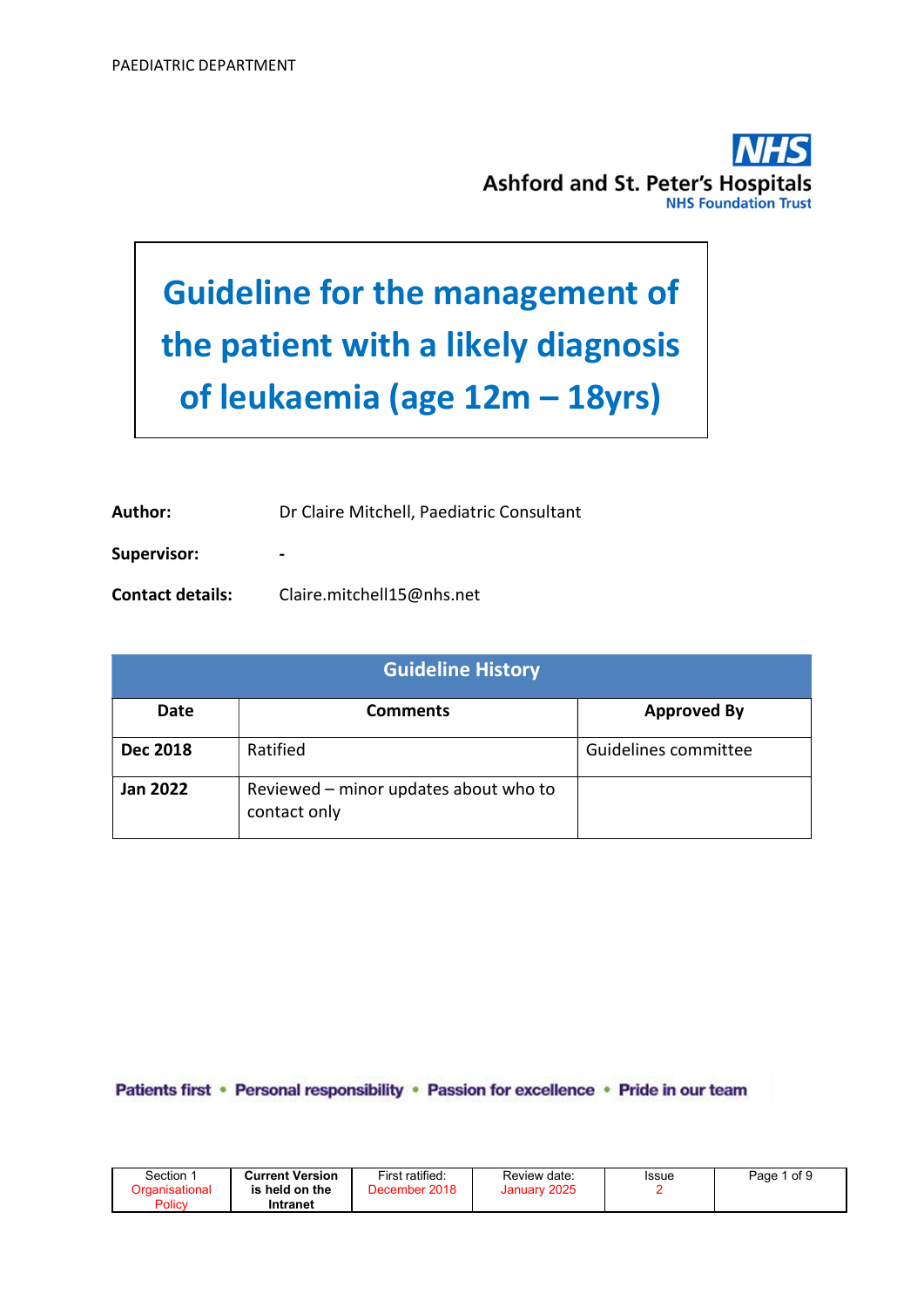#### **Contents**

- 1. Guideline
	- a. Introduction
	- b. Content
- 2. Supporting References
- 3. Guideline Governance
	- a. Scope
	- b. Purpose
	- c. Duties and Responsibilities
	- d. Approval and Ratification
	- e. Dissemination and Implementation
	- f. Review and Revision Arrangements
	- g. Equality Impact Assessment
	- h. Document Checklist
- 4. Appendices

| Section 1              | <b>Current Version</b> | First ratified: | Review date: | <b>Issue</b> | Page 2 of 9 |
|------------------------|------------------------|-----------------|--------------|--------------|-------------|
| <u> Organisational</u> | is held on the         | December 2018   | January 2025 |              |             |
| Policy                 | Intranet               |                 |              |              |             |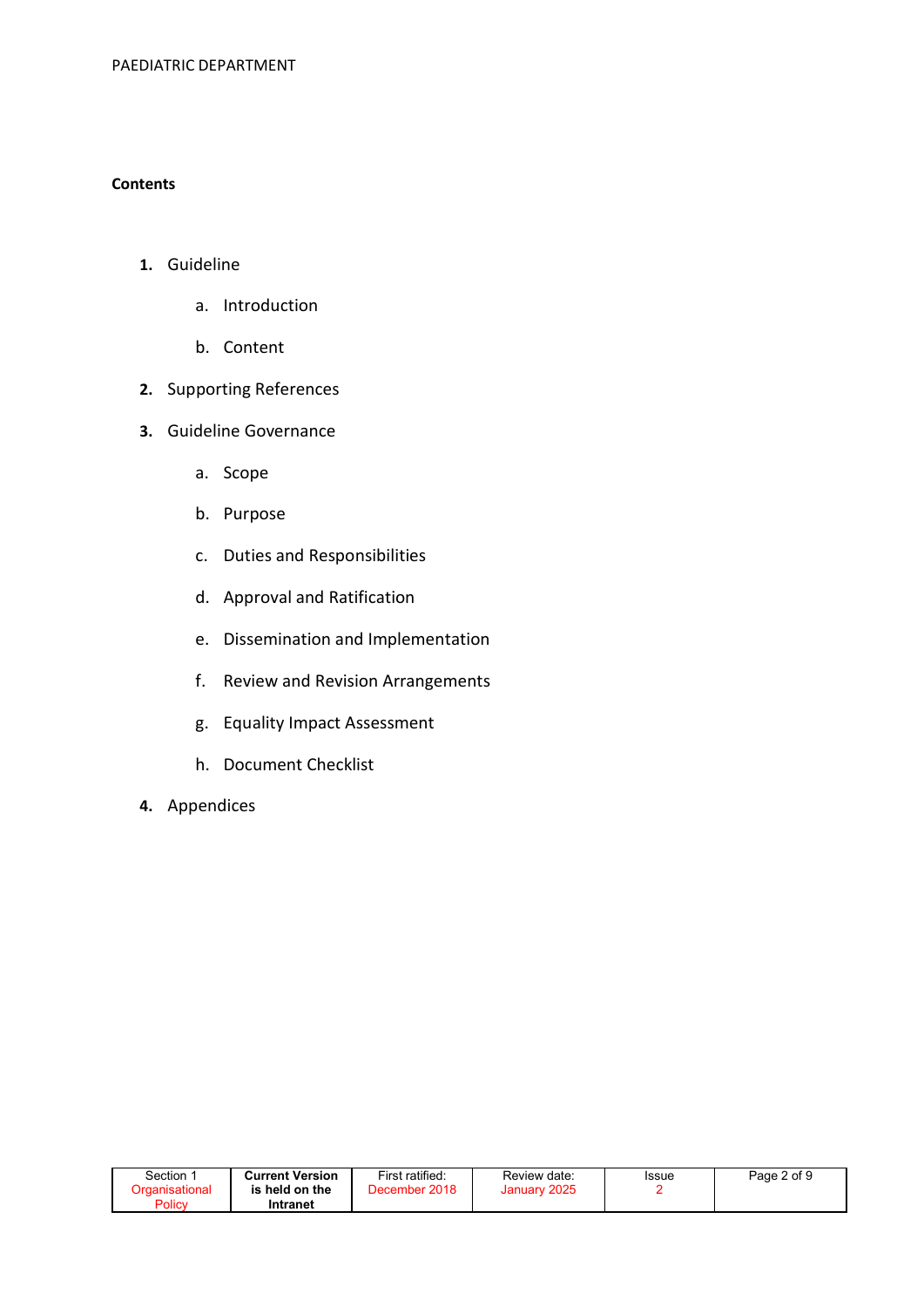# Management of the patient with a likely diagnosis of leukaemia

Please refer to the Haematology & Oncology Supportive Care Protocol

Leukaemia is a group of blood cancers which normally originate in the bone marrow leading to overproduction of abnormal white cells (leucocytes) usually associated with under-production of other blood cells such as red blood cells, neutrophils and platelets. There are other conditions that present with similar symptoms and a raised number of white cells.

New onset of leukaemia may present with:

- Pallor
- Petechiae, purpura, mucosal bleeding
- Lymphadenopathy +/- hepatosplenomegaly (consider abdominal pain)
- Bone pain from overproduction of blood cells
- Lethargy, breathlessness, weight loss
- Fever, night sweats (lymphoma), frequent infections
- Cutaneous manifestations (leukaemia cutis). These lesions are variable and may include flesh–colored-to-violaceous papules, plaques, or nodules

#### Initial investigations

Firstly routine bloods should be sent including a blood film. If the film result is suspicious of leukaemia then the following samples should be sent and a CXR performed. Bloods required: (4x purple EDTA, 2x yellow, 1x blue coagulation, blood culture, venous gas)

Chest x-ray: to look for a mediastinal mass

| $FBC + film$<br>EDTA for Thiopurine methytransferase - TPMT (send to RMH)<br>$\overline{\phantom{a}}$<br>1x EDTA +/- blood film slides (send to RMH for morphology)<br>1x EDTA for immunophenotyping (send to RMH)<br>$\qquad \qquad -$ |
|-----------------------------------------------------------------------------------------------------------------------------------------------------------------------------------------------------------------------------------------|
| U&Es/calcium/phosphate/urate *** Beware tumour lysis syndrome***<br><b>LFTs</b><br>LDH<br>Serology for CMV, EBV, Hep A, Hep B (local)<br>$\overline{\phantom{a}}$                                                                       |

#### Initial treatment

- 1. Hyperhydration 2L/m2. Consider if WCC >  $20x10<sup>9</sup>/L$ . If high WCC >  $100x10<sup>9</sup>/L$  consider 2.5-3L/m2 or if signs of TLS (tumour lysis syndrome)
- 2. Allopurinol 100mg/m2/dose orally 3 times per day. This dose is found in the Supportive Care Protocol. If at high risk of tumour lysis syndrome consider Rasburicase 0.2mg/kg IV over 30 mins OD. Rasburicase may not be available, if so start Allopurinol.
- 3. Piperacillin + Tazobactam (Tazocin) 90mg/kg QDS (max 4.5g per dose) and Gentamicin 7mg/kg OD (take pre 2<sup>nd</sup> dose level)

| Section :                       | <b>Current Version</b>     | First ratified: | Review date: | <b>Issue</b> | Page 3 of 9 |
|---------------------------------|----------------------------|-----------------|--------------|--------------|-------------|
| <u>Draanisational</u><br>Policy | is held on the<br>Intranet | December 2018   | January 2025 |              |             |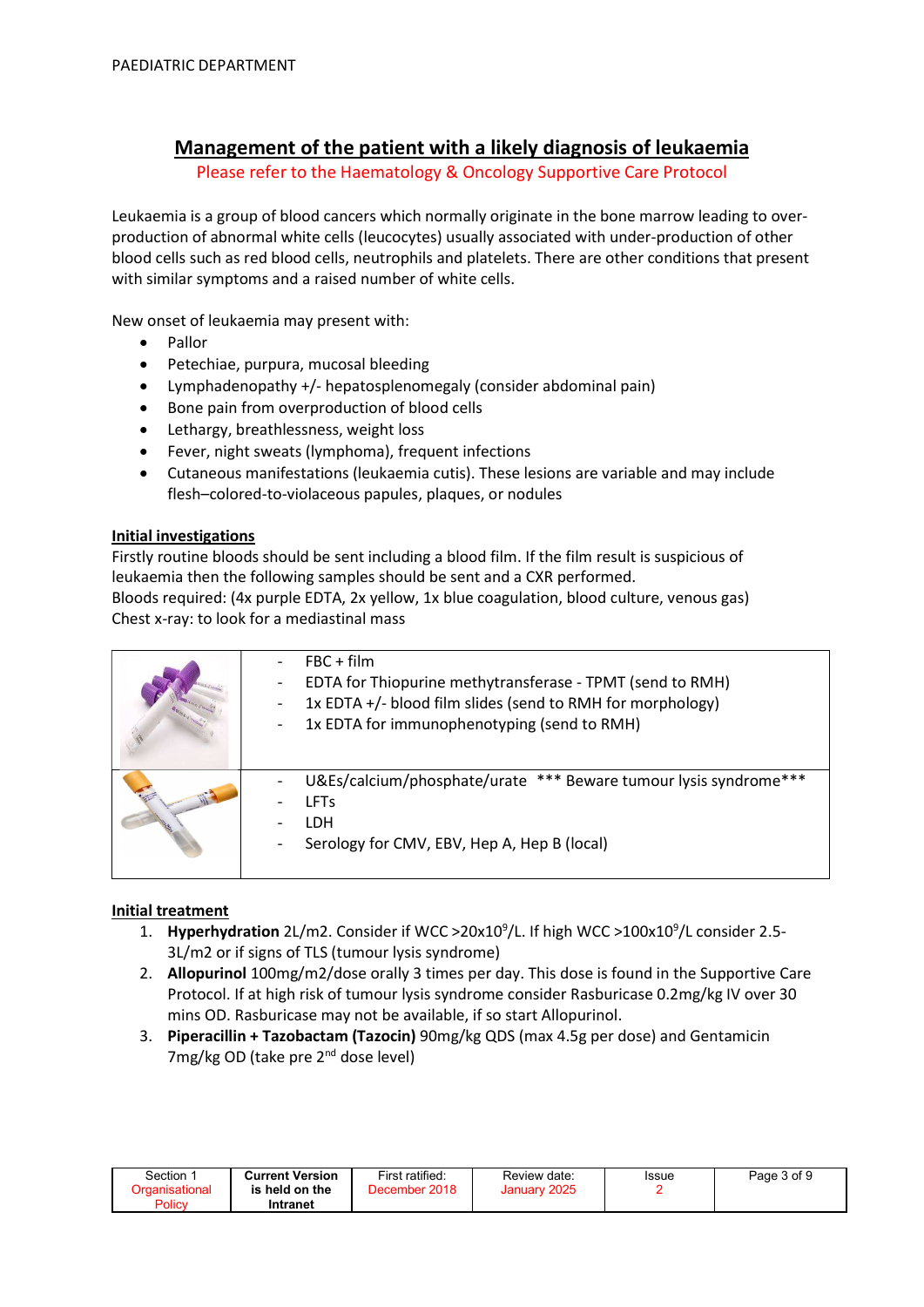#### 4. Transfusions

- a. Platelets 10ml/kg over 30 mins
- b. Packed red cells 5ml/kg initially over 3-4 hours, then repeat

\* Often anaemia and thrombocytopenia are present together. In this instance replace platelets first to avoid bleeding. Slowly replace packed red cells as these patients have become anaemic over a prolonged period.

#### Next steps

Discuss patient with attending consultant, and the Paediatric Oncology Team if available. Discuss patient with the paediatric team at The Royal Marsden, Sutton (0208 642 6011) The patient will be transferred over the following few days to either RMH or SGH where they may have an LP (lumbar puncture), bone marrow aspirate and a central line inserted whilst under one general anaesthetic if the diagnosis is clear.

#### Tumour lysis syndrome

Beware this complication seen when large numbers of abnormal white cells are killed (lysed) releasing their cell contents into the bloodstream. This is more likely to occur following the start of chemotherapy but can occur spontaneously in patients who have a very high WCC (WCC >50) and/or if there is bulky disease with multiple/large lymph nodes and hepato-splenomegaly.

It is characterised by a raised urate, phosphate and potassium with low calcium. To avoid the high levels of urate accumulating and damaging the kidneys these patients need hyperhydration of 2.5- 3L/day and either Allopurinol or Rasburicase.

#### Supporting Reference

For all information regarding children with a cancer diagnosis please refer to the Supportive Care Protocol (Dec 20)

| Section        | <b>Current Version</b> | First ratified: | Review date: | Issue | Page 4 of 9 |
|----------------|------------------------|-----------------|--------------|-------|-------------|
| Organisational | is held on the         | December 2018   | January 2025 |       |             |
| Policy         | Intranet               |                 |              |       |             |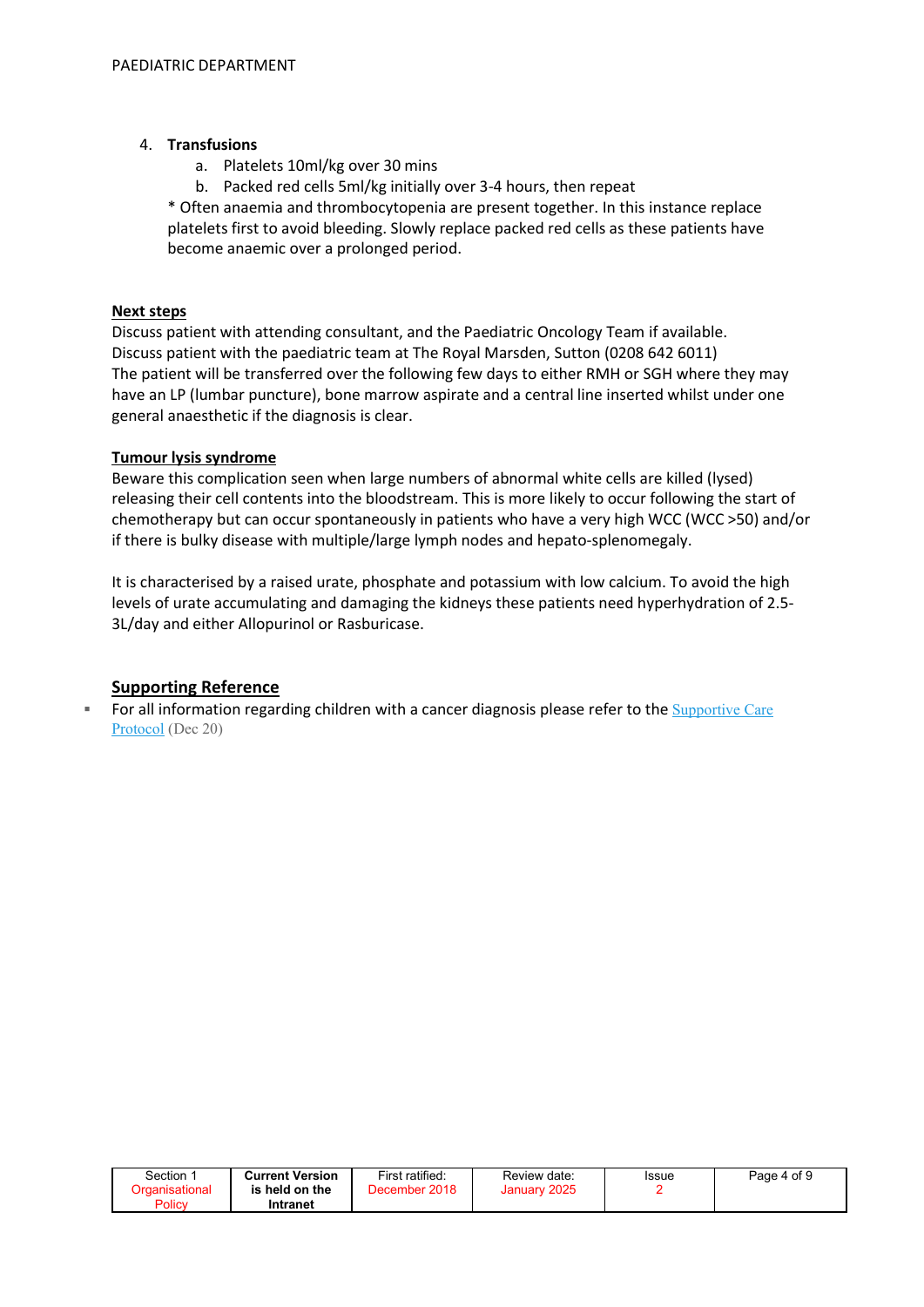# 2. Guideline Governance

## a. Scope

This guideline is relevant to all staff caring for all children from 0-18 years old across the emergency department, inpatient ward and outpatient department.

# b. Purpose

- i. This guidelines aims to facilitate a common approach to the management of children. At times deviation from the guideline may be necessary, this should be documented and is the responsibility of the attending consultant.
- ii. This guideline is subject to regular review to ensure ongoing evidence based practice.

# c. Duties and Responsibilities

All healthcare professionals responsible for the care of all children 0-18years should be aware of practice according to this guideline.

## d. Approval and Ratification

This guideline will be approved and ratified by the Paediatric Guidelines Group.

#### e. Dissemination and Implementation

- i. This guideline will be uploaded to the trust intranet 'Paediatric Guidelines' page and thus available for common use.
- ii. This guideline will be shared as part of ongoing education within the Paediatric Department for both medical and nursing staff.
- iii. All members of staff are invited to attend and give comments on the guideline as part of the ratification process.

# f. Review and Revision Arrangements

- a. This policy will be reviewed on a 3 yearly basis by the appropriate persons.
- b. If new information comes to light prior to the review date, an earlier review will be prompted.
- c. Amendments to the document shall be clearly marked on the document control sheet and the updated version uploaded to the intranet. Minor amendments will be ratified through the Paediatric Guidelines Group. A minor amendment would consist of no major change in process, and includes but is not limited to, amendments to documents within the appendices.

| Section        | <b>Current Version</b> | First ratified: | Review date: | Issue | Page 5 of 9 |
|----------------|------------------------|-----------------|--------------|-------|-------------|
| Organisational | is held on the         | December 2018   | January 2025 |       |             |
| Policy         | Intranet               |                 |              |       |             |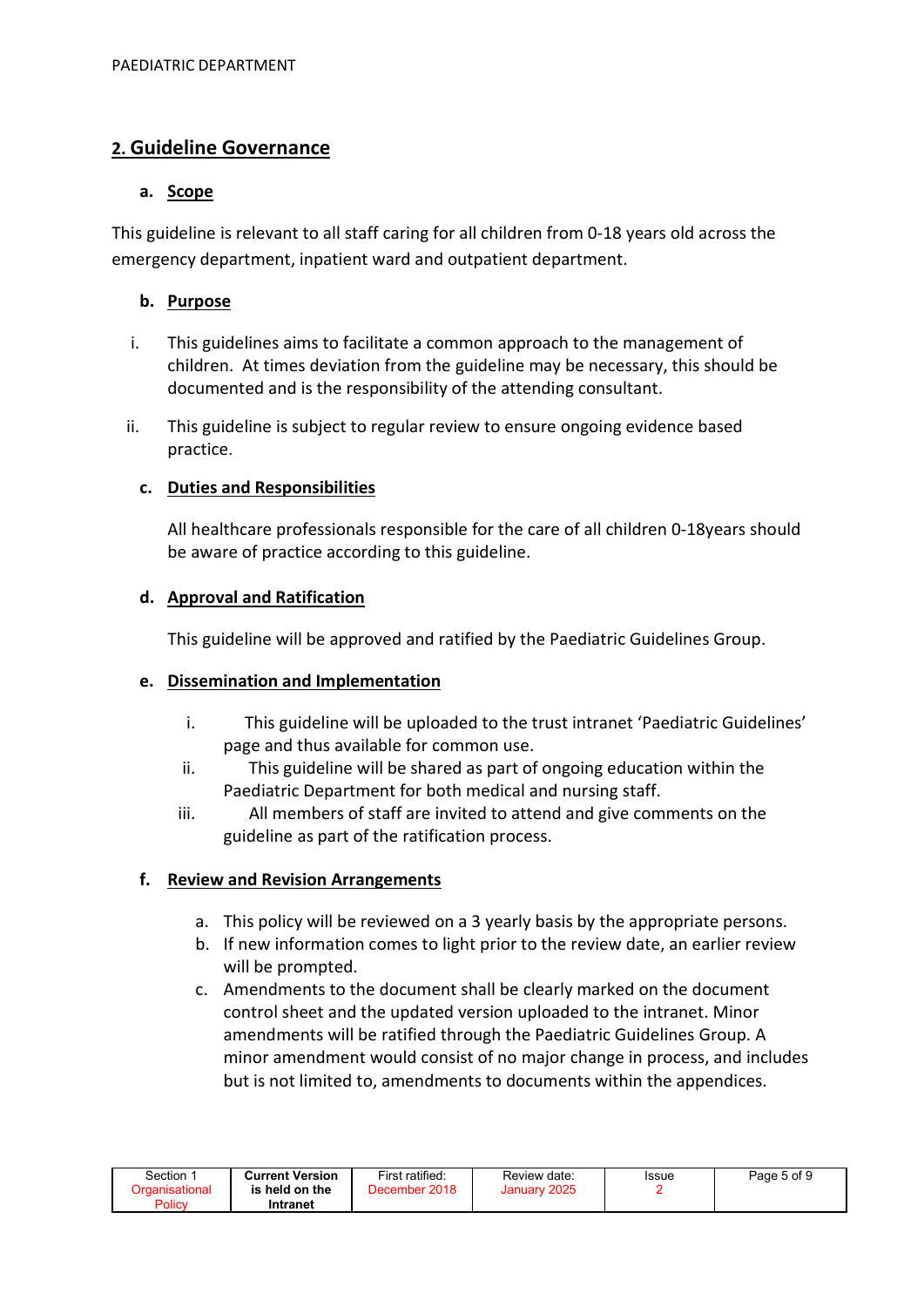### g. Equality Impact Assessment

#### Background

Who was involved in the Equality Impact Assessment

Author and the supervising consultants.

#### Methodology

- A brief account of how the likely effects of the policy was assessed (to include race and ethnic origin, disability, gender, culture, religion or belief, sexual orientation, age)
- The data sources and any other information used
- The consultation that was carried out (who, why and how?)

All groups of staff and patients were taken into consideration and there is no bias towards or against any particular group.

#### Key Findings

- Describe the results of the assessment
- Identify if there is adverse or a potentially adverse impacts for any equalities groups

There is no evidence of discrimination.

#### **Conclusion**

• Provide a summary of the overall conclusions

There is no evidence of discrimination.

#### Recommendations

- State recommended changes to the proposed policy as a result of the impact assessment
- Where it has not been possible to amend the policy, provide the detail of any actions that have been identified
- Describe the plans for reviewing the assessment

This guideline is appropriate for use.

| Section | <b>Current Version</b>     | First ratified: | Review date: | Issue | Page 6 of 9 |
|---------|----------------------------|-----------------|--------------|-------|-------------|
| Policy  | is held on the<br>Intranet | December 2018   | January 2025 |       |             |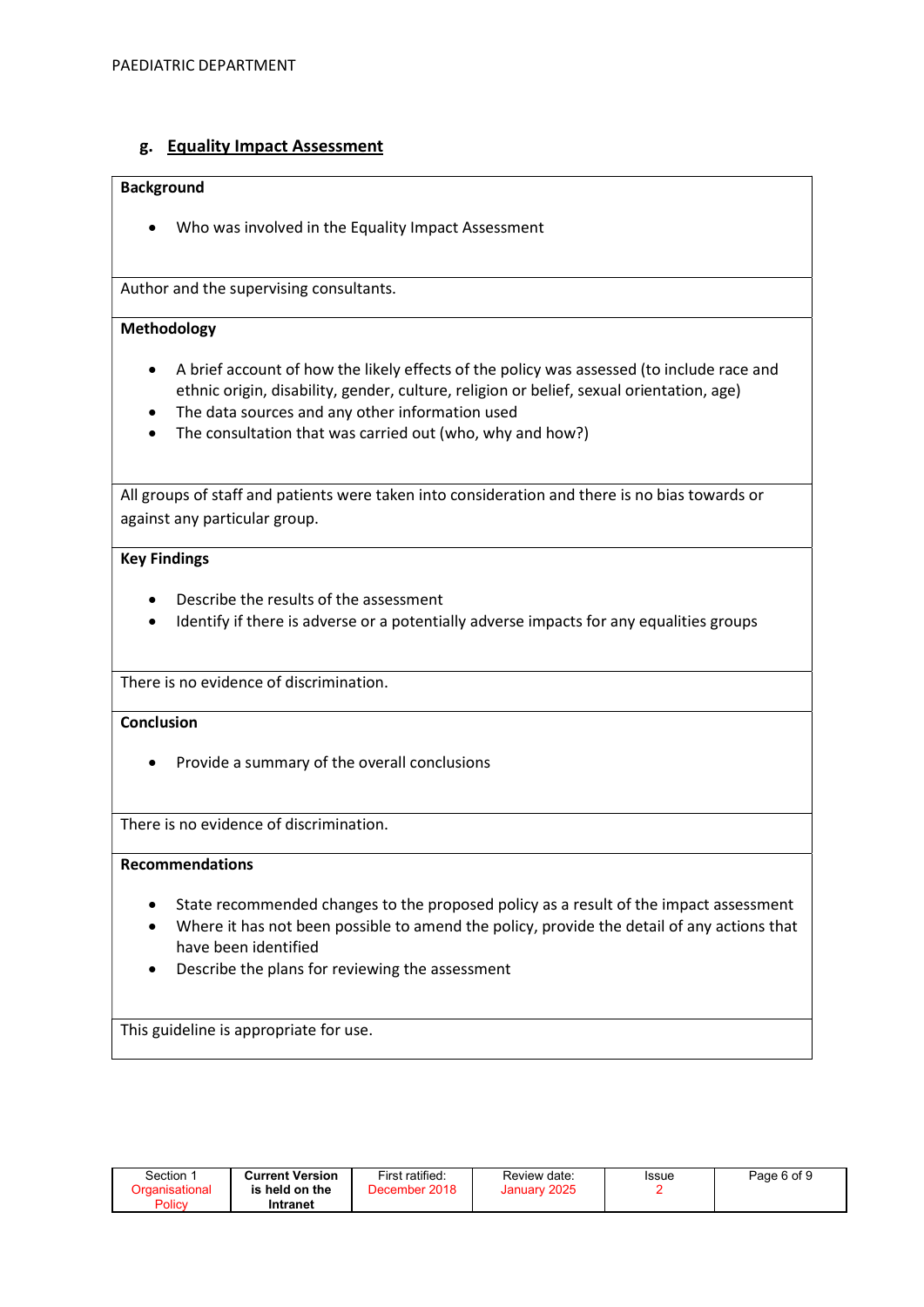# h. Document Checklist

To be completed (electronically) and attached to any document which guides practice when submitted to the appropriate committee for approval or ratification.

# Title of the document: Guideline for the management of the patient with a likely diagnosis of leukaemia (age 12m – 18yrs)

#### Policy (document) Author: Dr Claire Mitchell

#### Executive Director: N/A

|           |                                                                                   | Yes/No/<br>Unsure/NA | <b>Comments</b>           |
|-----------|-----------------------------------------------------------------------------------|----------------------|---------------------------|
| <u>1.</u> | <b>Title</b>                                                                      |                      |                           |
|           | Is the title clear and unambiguous?                                               | Y                    |                           |
|           | Is it clear whether the document is a<br>guideline, policy, protocol or standard? | Y                    |                           |
| 2.        | Scope/Purpose                                                                     |                      |                           |
|           | Is the target population clear and<br>unambiguous?                                | Y                    |                           |
|           | Is the purpose of the document clear?                                             | Y                    |                           |
|           | Are the intended outcomes described?                                              | Y                    |                           |
|           | Are the statements clear and unambiguous?                                         | Y                    |                           |
| 3.        | <b>Development Process</b>                                                        |                      |                           |
|           | Is there evidence of engagement with<br>stakeholders and users?                   | N                    |                           |
|           | Who was engaged in a review of the<br>document (list committees/ individuals)?    |                      | <b>Dr Claire Mitchell</b> |
|           | Has the policy template been followed (i.e. is<br>the format correct)?            | Y                    |                           |
| 4.        | <b>Evidence Base</b>                                                              |                      |                           |
|           | Is the type of evidence to support the<br>document identified explicitly?         | Y                    |                           |

| Section 1<br>Drganisational<br>Policy | <b>Current Version</b><br>is held on the<br>Intranet | First ratified:<br>December 2018 | Review date:<br>January 2025 | <b>Issue</b> | Page 7 of 9 |
|---------------------------------------|------------------------------------------------------|----------------------------------|------------------------------|--------------|-------------|
|---------------------------------------|------------------------------------------------------|----------------------------------|------------------------------|--------------|-------------|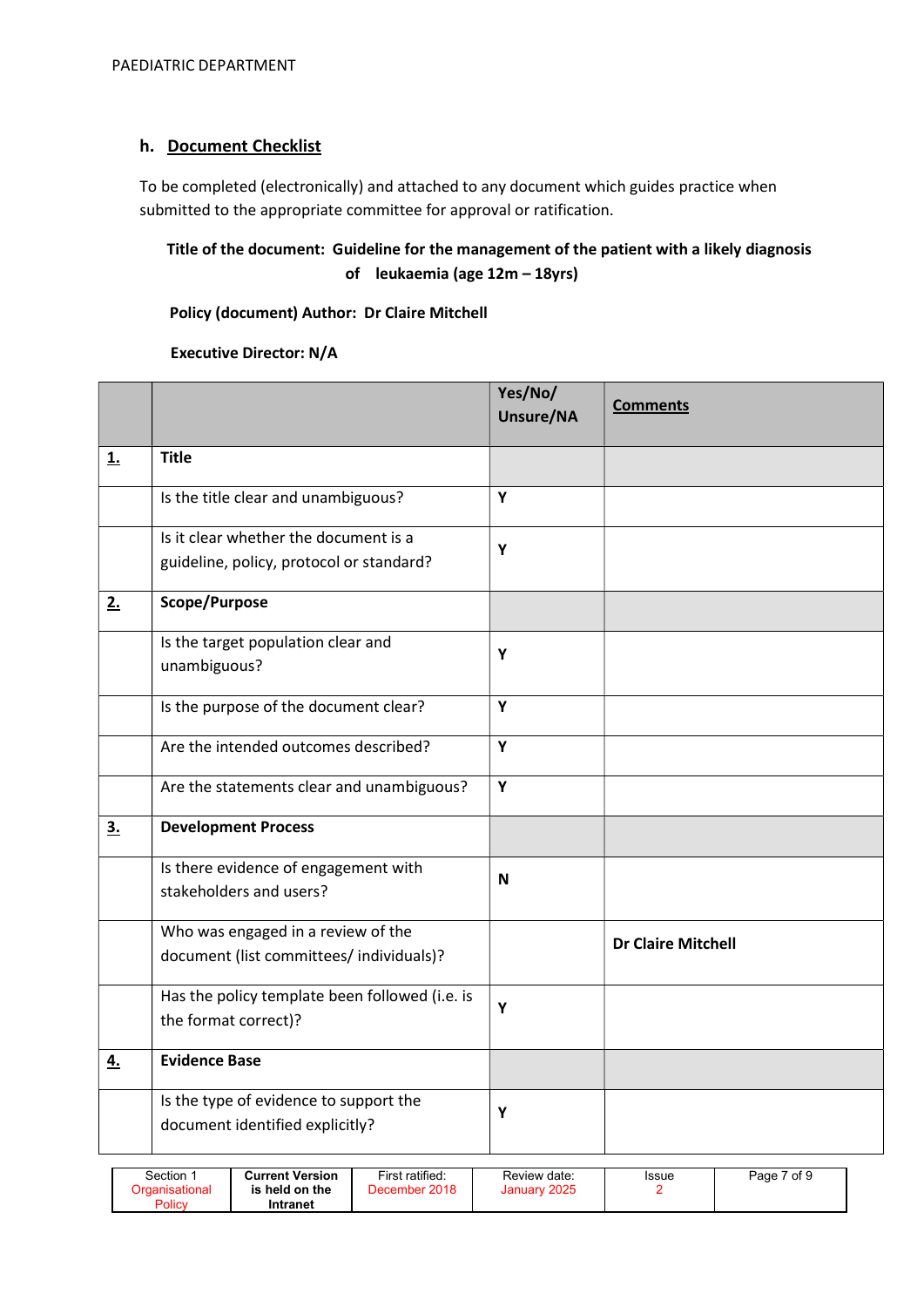|                  |                                                                                                                                  | Yes/No/<br>Unsure/NA | <b>Comments</b> |
|------------------|----------------------------------------------------------------------------------------------------------------------------------|----------------------|-----------------|
|                  | Are local/organisational supporting<br>documents referenced?                                                                     | Y                    |                 |
| 5.               | Approval                                                                                                                         |                      |                 |
|                  | Does the document identify which<br>committee/group will approve/ratify it?                                                      | Y                    |                 |
|                  | If appropriate, have the joint human<br>resources/staff side committee (or<br>equivalent) approved the document?                 | N/A                  |                 |
| 6.               | <b>Dissemination and Implementation</b>                                                                                          |                      |                 |
|                  | Is there an outline/plan to identify how this<br>will be done?                                                                   | Υ                    |                 |
|                  | Does the plan include the necessary<br>training/support to ensure compliance?                                                    | Y                    |                 |
| $\overline{z}$ . | <b>Process for Monitoring Compliance</b>                                                                                         |                      |                 |
|                  | Are there measurable standards or KPIs to<br>support monitoring compliance of the<br>document?                                   | N                    |                 |
| <u>8.</u>        | <b>Review Date</b>                                                                                                               |                      |                 |
|                  | Is the review date identified and is this<br>acceptable?                                                                         | Y                    |                 |
| <u>9.</u>        | <b>Overall Responsibility for the Document</b>                                                                                   |                      |                 |
|                  | Is it clear who will be responsible for<br>coordinating the dissemination,<br>implementation and review of the<br>documentation? | Υ                    |                 |
| <u>10.</u>       | <b>Equality Impact Assessment (EIA)</b>                                                                                          |                      |                 |
|                  | Has a suitable EIA been completed?                                                                                               | Υ                    |                 |

| Section<br>Drɑanisational<br>ıs<br>Policy | <b>Current Version</b><br><b>; held on the</b><br>Intranet | First ratified:<br>December 2018 | Review date:<br>2025<br>January <sup>*</sup> | Issue | Page 8 of 9 |
|-------------------------------------------|------------------------------------------------------------|----------------------------------|----------------------------------------------|-------|-------------|
|-------------------------------------------|------------------------------------------------------------|----------------------------------|----------------------------------------------|-------|-------------|